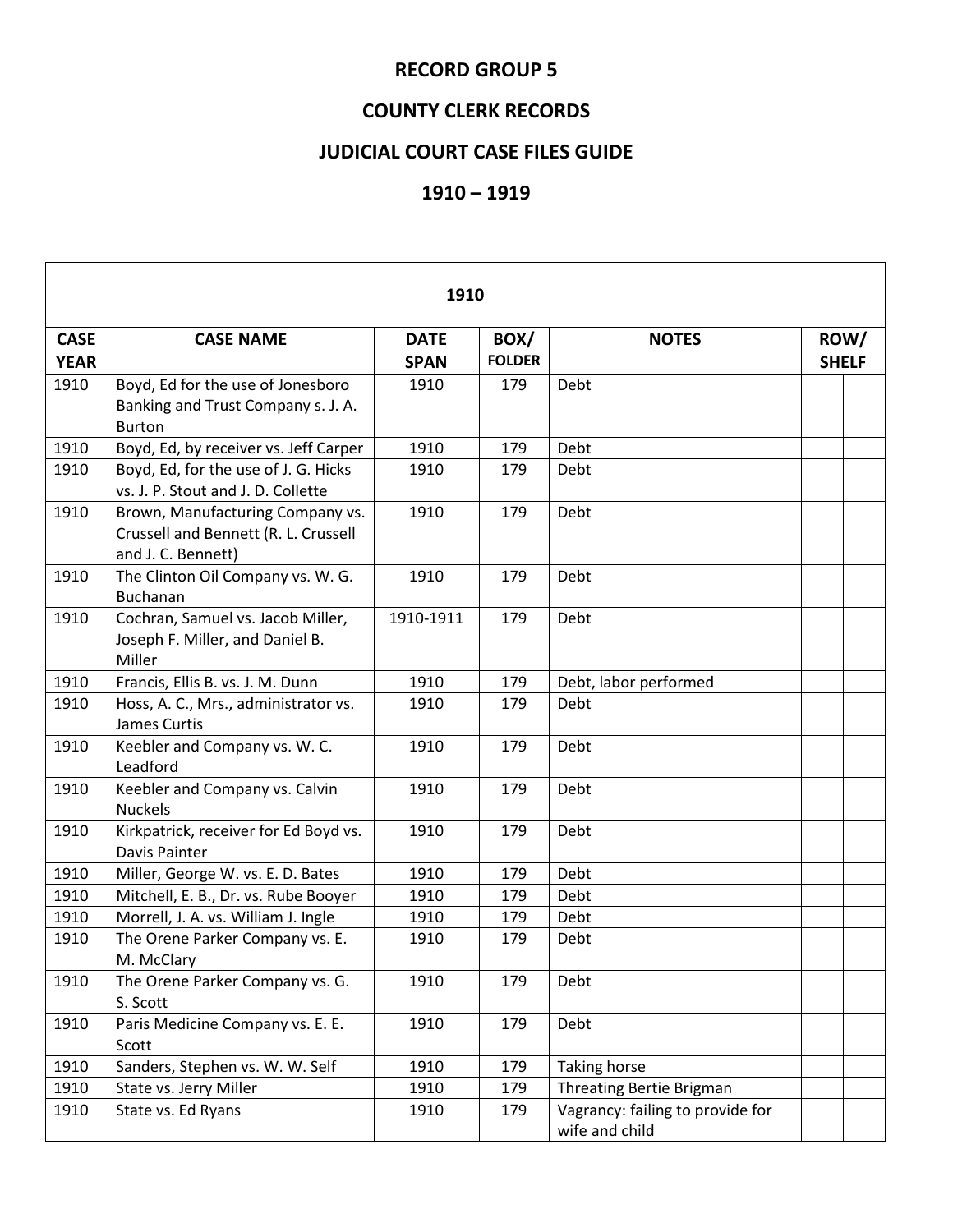| 1910                | State vs. Eugene Stuart                                              | 1910                | 179                   | Threaten Will Mathes, following       |              |      |  |  |
|---------------------|----------------------------------------------------------------------|---------------------|-----------------------|---------------------------------------|--------------|------|--|--|
| 1910                | The Therapeutic Gazette, Dr. vs. Dr.                                 | 1910                | 179                   | with gun<br>Debt                      |              |      |  |  |
|                     | W. R. Fox                                                            |                     |                       |                                       |              |      |  |  |
| 1910                | Ward, J. M. vs. Ike Balon                                            | 1910                | 179                   | Debt                                  |              |      |  |  |
|                     |                                                                      |                     |                       |                                       |              |      |  |  |
| 1911                |                                                                      |                     |                       |                                       |              |      |  |  |
| <b>CASE</b>         | <b>CASE NAME</b>                                                     | <b>DATE</b>         | BOX/                  | <b>NOTES</b>                          | ROW/         |      |  |  |
| <b>YEAR</b>         |                                                                      | <b>SPAN</b>         | <b>FOLDER</b>         |                                       | <b>SHELF</b> |      |  |  |
| 1911                | The Bristol Telephone Company vs.<br>J. R. Russell and Gus Broderick | 1911                | 179                   |                                       |              |      |  |  |
| 1911                | Reed, John M. and Mary M. Reed,<br>wife vs. Southern Railway Company | 1911                | 179                   | Burning over ten acres of<br>woodland |              |      |  |  |
| 1911                | Shipley, A. L., commissioner vs.<br>Willis Randolph                  | 1911                | 179                   | Debt                                  |              |      |  |  |
|                     |                                                                      |                     |                       |                                       |              |      |  |  |
| 1912                |                                                                      |                     |                       |                                       |              |      |  |  |
| <b>CASE</b>         | <b>CASE NAME</b>                                                     | <b>DATE</b>         | BOX/                  | <b>NOTES</b>                          | ROW/         |      |  |  |
| <b>YEAR</b>         |                                                                      | <b>SPAN</b>         | <b>FOLDER</b>         |                                       | <b>SHELF</b> |      |  |  |
| 1912                | Boyd, James A. vs. C. A. Royston                                     | 1912                | 179                   | Debt                                  |              |      |  |  |
| 1912                | Miller, Nancy Jane vs. Will Miller, et                               | 1912                | 179                   |                                       |              |      |  |  |
| 1912                | al<br>Taylor, Sallie vs. J. P. Stout, et al, A.                      | 1912-1914           | 179                   | Debt                                  |              |      |  |  |
|                     | B. Saylor, security                                                  |                     |                       |                                       |              |      |  |  |
|                     |                                                                      |                     |                       |                                       |              |      |  |  |
|                     |                                                                      | 1913                |                       |                                       |              |      |  |  |
| <b>CASE</b>         | <b>CASE NAME</b>                                                     | <b>DATE</b>         | BOX/                  | <b>NOTES</b>                          | ROW/         |      |  |  |
| <b>YEAR</b>         |                                                                      | <b>SPAN</b>         | <b>FOLDER</b>         |                                       | <b>SHELF</b> |      |  |  |
| 1913                | McClure, Emma C., widow fo E. G.                                     | 1913                | 180                   |                                       |              |      |  |  |
|                     | McClure, deceased vs. Joseph C.                                      |                     |                       |                                       |              |      |  |  |
|                     | McClure and other heirs at law                                       |                     |                       |                                       |              |      |  |  |
| 1913                | Painter, O. Mrs. vs. M. Copp                                         | 1913                | 180                   |                                       |              |      |  |  |
| 1913                | Walter, William S. and David<br>Walter vs. Michael Copp              | 1913-1914           | 180                   | Debt                                  |              |      |  |  |
|                     |                                                                      |                     |                       |                                       |              |      |  |  |
|                     |                                                                      | 1914                |                       |                                       |              |      |  |  |
| <b>CASE</b>         | <b>CASE NAME</b>                                                     | <b>DATE</b>         | BOX/                  | <b>NOTES</b>                          |              | ROW/ |  |  |
| <b>YEAR</b>         |                                                                      | <b>SPAN</b>         | <b>FOLDER</b>         |                                       | <b>SHELF</b> |      |  |  |
| 1914                | Ward, Eli vs. Thomas Bishop                                          | 1914                | 180                   | Debt                                  |              |      |  |  |
| 1914                | Gillespie, George, et al vs.                                         | 1914                | 180                   |                                       |              |      |  |  |
|                     | Gillespie, et al                                                     |                     |                       |                                       |              |      |  |  |
| 1915                |                                                                      |                     |                       |                                       |              |      |  |  |
|                     |                                                                      |                     |                       |                                       |              |      |  |  |
| <b>CASE</b>         | <b>CASE NAME</b>                                                     | <b>DATE</b>         | BOX/<br><b>FOLDER</b> | <b>NOTES</b>                          |              | ROW/ |  |  |
| <b>YEAR</b><br>1915 | State vs. Jess Mitchell                                              | <b>SPAN</b><br>1915 | 180                   | Assault of G. W. Good                 | <b>SHELF</b> |      |  |  |